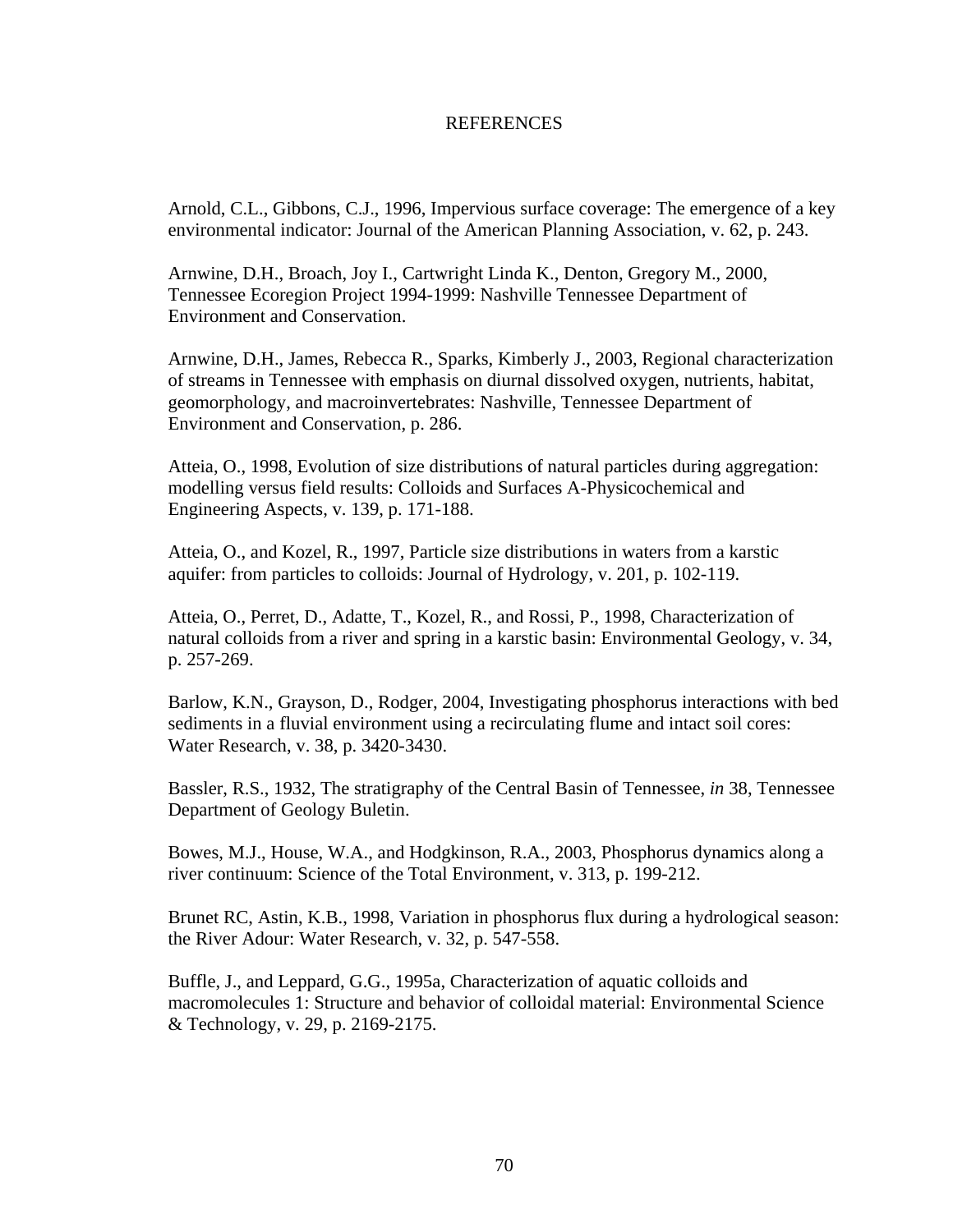—, 1995b, Characterization of aquatic colloids and macromolecules 2. Key role of physical structures on analytical results: Environmental Science & Technology, v. 29, p. 2176-2184.

Buffle, J., Filella, M., and Leppard, G.G., 1994, Role and behavior of submicron colloids in fresh-waters - Importance of organic-inorganic interactions: Abstracts of Papers of the American Chemical Society, v. 207, p. 254-ENVR.

Burns, D.V., T., McDonnell, Hassett, J., Duncan, J., Kendall, C., 2005, Effects of suburban development on runoff generation in the Croton River basin, New York, USA: Journal of Hydrology, v. 311, p. 266-281.

Cleland, B.R., 2002, TMDL Development From the "Bottom Up"- Part II: Using Duration Curves to Connect the Pieces, National TMDL Science and Policy 2002-- WEF Specialty Conference: Phoenix, AZ.

Crist, J.T., McCarthy, J.F., Zevi, Y., Baveye, P., Throop, J.A., and Steenhuis, T.S., 2004, Pore-scale visualization of colloid transport and retention in partly saturated porous media: Vadose Zone Journal, v. 3, p. 444-450.

de Jonge, L.W., Kjaergaard, C., and Moldrup, P., 2004, Colloids and colloid-facilitated transport of contaminants in soils: An introduction: Vadose Zone Journal, v. 3, p. 321- 325.

Filella, M., Buffle, J., and Leppard, G.G., 1993, Characterization of submicrometer colloids in fresh-waters - Evidence for their bridging by organic structures: Water Science and Technology, v. 27, p. 91-102.

Geelhoed, J.S., Hiemstra, T., and VanRiemsdijk, W.H., 1997, Phosphate and sulfate adsorption on goethite: Single anion and competitive adsorption: Geochimica Et Cosmochimica Acta, v. 61, p. 2389-2396.

Gibbs, R.J., Mattews, M.D., Ongley, E.D., 1971, The relationship between sphere size and settling velocity: Journal of Sedimentary Petrology, v. 41, p. 7-18.

Hanrahan, G., Gledhill, M., House, W.A., and Worsfold, P.J., 2003, Evaluation of phosphorus concentrations in relation to annual and seasonal physico-chemical water quality parameters in a UK chalk stream: Water Research, v. 37, p. 3579-3589.

Hayes, C.W., Ulrich, E.O., 1903, United States Geological Survey Geologic Atlas, U.S.G., ed.

House, W.A., 1990, The prediction of phosphate coprecipitation with calcite in freshwaters: Water Research, v. 24, p. 1017-1023.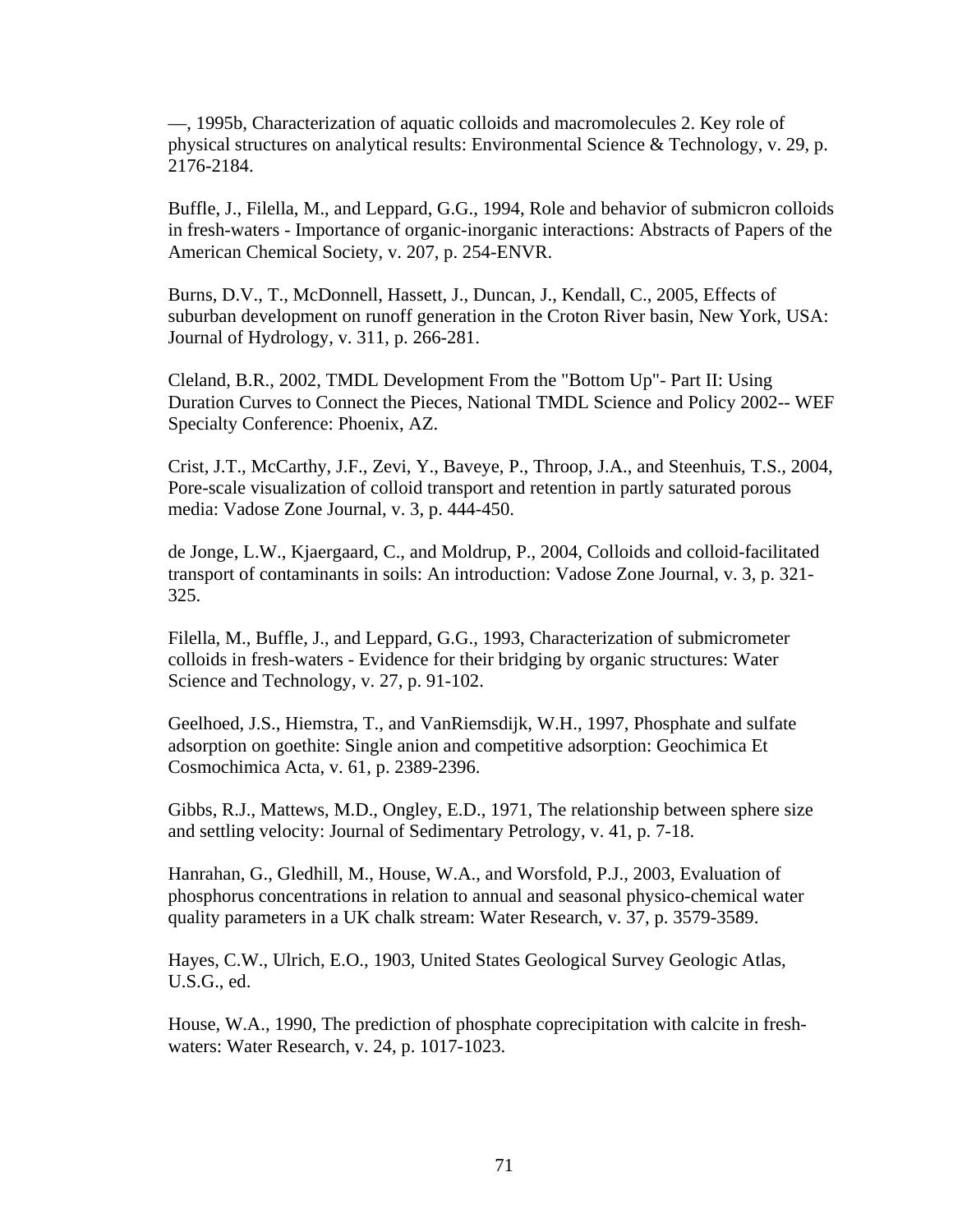House, W.A., Warwick, M.S. , 1999, Interactions of P with sediments in the River Swale, Yorkshire, UK: Hydrological Processes, v. 13, p. 1103-1115.

Konrad, C.P., Booth, Derek B., 2002, Hydrologic Trends Associated with Urban Development for Selected Streams in the Puget Sound Basin, Western Washington, Water-Resources Investigations Report 02-4040: Tacoma, United States Geological Survey, p. 38.

Lammers, W.T., 1966, Natural Water Fractionation: Theory and Practice: Verh. International Verein. Limnology, v. 16, p. 452-458.

Leopold, L.B., 1994*, A View of the River.* Cambridge. MA, Harvard University Press.

May L, H.W., Bowes M., McEvoy J., 2001, Seasonal export of phosphorus from a lowland catchment: upper River Cherwell in Oxfordshire, England: Science of the Total Environment, v. 269, p. 117-130.

McCarthy, J.F., Zachara, J.M., 1989, Subsurface transport of contaminants: Environmental Science & Technology, v. 23, p. 496-502.

McCarthy, J.F., and Shevenell, L., 1998, Processes controlling colloid composition in a fractured and karstic aquifer in eastern Tennessee, USA: Journal of Hydrology, v. 206, p. 191-218.

McCarthy, J.F., and McKay, L.D., 2004, Colloid transport in the subsurface: Past, present, and future challenges: Vadose Zone Journal, v. 3, p. 326-337.

McGechan, M.B., 2002, Sorption of phosphorus by soil, Part 2: Measurements methods, results, and model parameter values: Biosystems Engineering, v. 82, p. 115-130.

Miller, G.T., 1985, Living in the Environment: An Introduction to Environmental Science, Wadsworth Publishing Co.

Moore, N.K., 1972, Carbonate petrography and stratigraphy of the Nashville Group (Ordovician) in eastern Williamson County, Tennessee: Nashville, Vanderbilt.

Moran, S.B., Moore, R.M., 1989, The distribution of colloidal aluminum and organiccarbon in coastal and open ocean waters: Geochimica Et Cosmochimica Acta, v. 53, p. 2519-2527.

Nagorski, S.A., Moore, Johnnie N., McKinnon, Temple E., 2003, Geochemical response to variable streamflow conditions in contaminated and uncontaminated streams: Water Resources Research, v. 39.

Paul, M.J., Meyer, J.L., 2001, Streams in the urban landscape: Annuals Review of Ecological Systems, v. 65, p. 333-365.